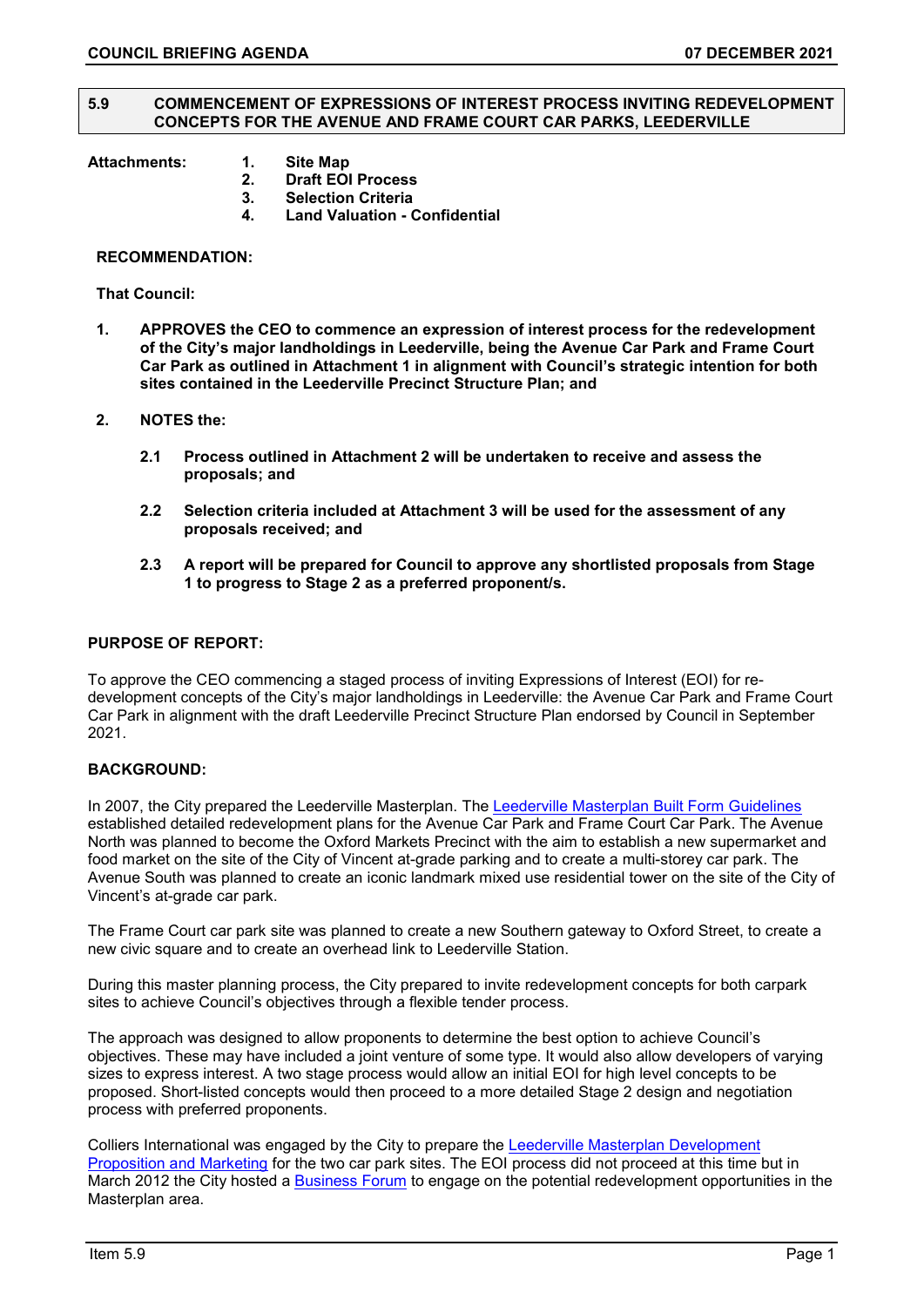Leederville is identified as being a Secondary Centre in accordance with the Western Australian Planning Commission's (WAPC) State Planning Policy 4.2 – Activity Centres for Perth and Peel (SPP 4.2). SPP 4.2 sets out the requirements for Activity Centre Structure Plans.

At its meeting on 14 March 2012, Council resolved to prepare a Structure Plan and commenced preconsultation to determine the issues, opportunities and constraints that may exist. Council considered these outcomes at its meeting on 12 February 2013.

Imagine Vincent and the City's Strategic Community Plan (SCP) articulates the community's vision and aspirations for the future. The comments received as part of Imagine Vincent in 2018 reiterated the need for a more considered approach to planning for the future development of Vincent and its centres, such as Leederville.

The LPSP was subject to significant research and public consultation prior to being drafted. To build on the SCP and understand how to relate the six priorities to Leederville, the City launched 'Design Leederville' in late 2019.

Step 1 was to understand the Leederville Precinct from a technical perspective through desktop research and site visits, culminating in a detailed SWOT Analysis.

Step 2 was to consult with the community and key stakeholders on the future of the Leederville Precinct and to see if the detail SWOT Analysis matched with community personal experiences and knowledge. This provided further context, history and information about the current use of the precinct.

Based on the results of this work a draft LPSP was developed, which was then subject to community consultations in mid-2021. At its meeting on 14 September 2021, Council recommended that that WAPC approve the LPSP subject to modifications resulting from community consultation.

Under the LPSP the Avenue Car Park and Frame Court Car Park would be zoned Mixed Use R-AC0 and are earmarked as Key Development Sites. The LPSP provides further guidance for the two landholdings as follows:

# Avenue Car Park

The site is suitable for large-scale, sustainable, mixed-use development including multi-deck parking. This location is easily accessed from the primary road network and is in close proximity to the key activity generators in the Leederville Precinct, and the high quality pedestrian connections to those destinations.

Subject to business case analysis prepared by the City or a third party, the priority outcome for this multideck car park would be to integrate it within a mixed use development, or to construct it to a standard that is capable of future additional development.

The following is to be considered in the redevelopment of the site:

- Exemplary sustainable development; and
- Consolidated car parking.

The Avenue Car Park is situated within the Cityscape precinct, which is described as:

- A place with mixed uses that complement each other.
- The location for long-term development outcomes.
- The place where landmark development shapes the Leederville skyline.
- Designed to encourage public transport usage.
- A showcase for sustainability and reuse.
- A higher density mixed-use and residential area.
- A key contributor to the success of the Village.

This identifies an acceptable height standard of 18 storeys, which could increase to a maximum height of 23 storeys subject to bonus criteria being met.

Frame Court Car Park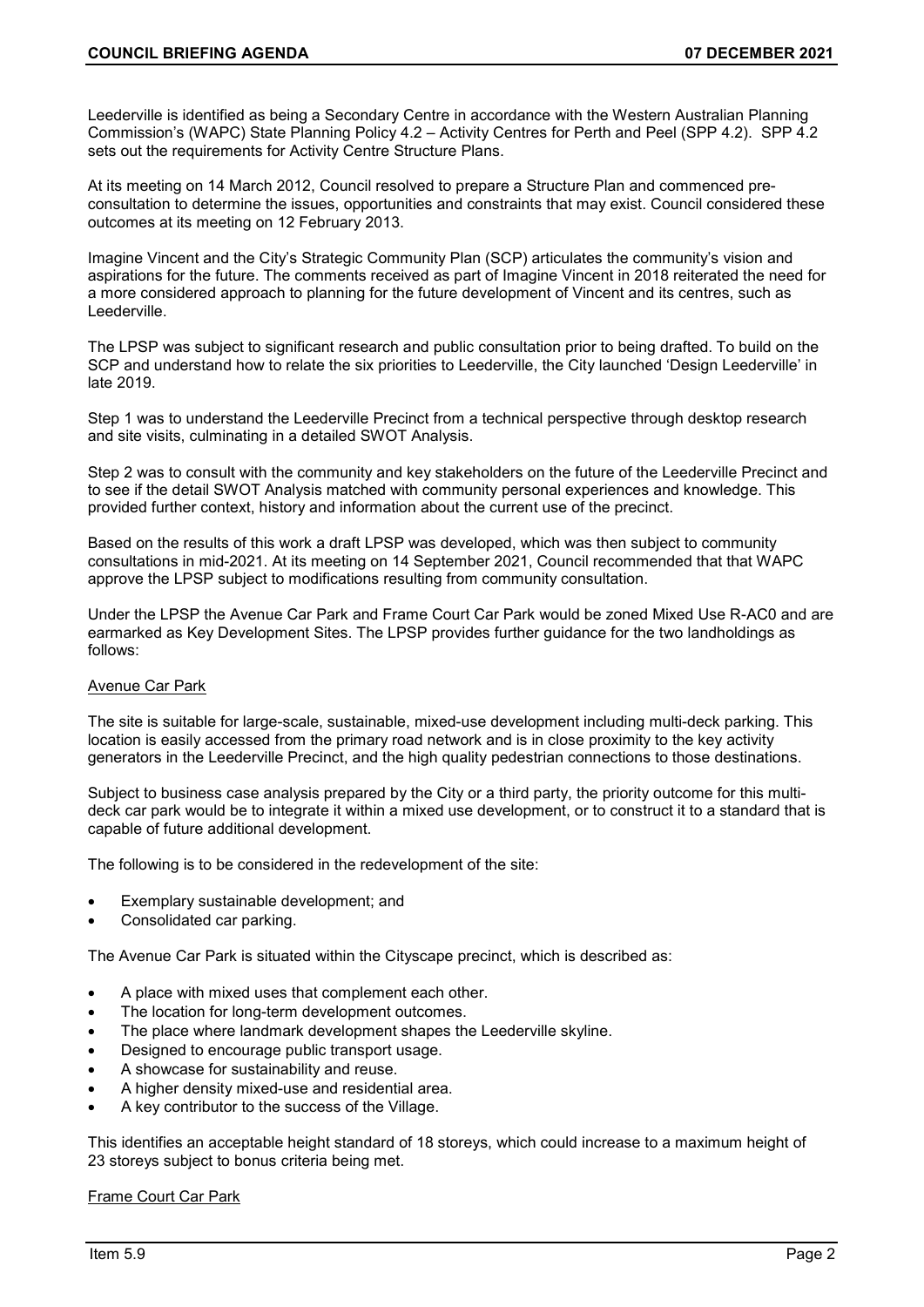The site is suitable for large-scale, sustainable, mixed-use development including diversity of housing options for any residential component. This location is easily accessed from public transport and the core activity and employment area of Leederville.

Subject to business case analysis, the priority outcome for this site would be a mixed use development, including affordable housing, which addresses the adjoining pedestrian link and vehicle access from Frame Court.

The following is to be considered in the redevelopment of the site:

- Affordable housing;
- Pedestrian and cycling connection through and around the site; and
- Consideration of the relocation of civic uses such as the library or other active community uses.

The Frame Court Car Park is situated within the Urban Frame Type A precinct, which is described as:

- A medium to large-scale residential (Urban Frame Type B) and mixed use area (Urban Frame Types A and C).
- Carefully designed to avoid impacts on existing neighbours.
- An attractive and safe entry point to the core of Leederville for pedestrian, cyclists and vehicles.
- Well-landscaped with lots of shade, green spaces and places to relax.

This identifies an acceptable height standard of 10 storeys, which could increase to a maximum height of 14 storeys subject to bonus criteria being met.

The LPSP is required to be approved by the WAPC before it becomes operational.

# **DETAILS:**

Due to the progression of the LPSP and change in market conditions, developer interest in large parcels of Leederville is likely to increase. Instead of dealing with proposals if and when they arise, Administration recommends commencing a public EOI process for the City's two major landholdings in Leederville, the Frame Court and Avenue Car Parks as shown in **Attachment 1**.

This EOI process would provide for major development companies to put forward concept ideas that align with the City's strategic plans and vision. The proposed process is outlined in **Attachment 2**.

Criteria for EOIs in alignment with the Leederville Precinct Structure Plan and Strategic Community Plan are included at **Attachment 3**.

A market valuation has been undertaken for the sites and is included at confidential **Attachment 4**.

In considering any EOI proposals, a 'Value for Money' assessment would consider any up-front income as well as ongoing income from car parking, rates and lease fees.

The Avenue and Frame Court Car Parks are the City's two largest revenue generating car parks. On average, the two car parks currently raise approximately \$1.2 million each year in ticket purchases and an additional \$93,000 in fines.

## **Market Conditions**

The market valuation for both sites at confidential Attachment 4 by McGees property provides the following commentary on the Leederville property market.

#### **Local Leederville Residential Market**

"In the June 2021 quarter, the Leederville median house price remained unchanged from the previous 12 months to sit at \$880,000.

In the June 2021 quarter, the Leederville median unit price increased by 2.2% from the previous 12 months to sit at \$475,000.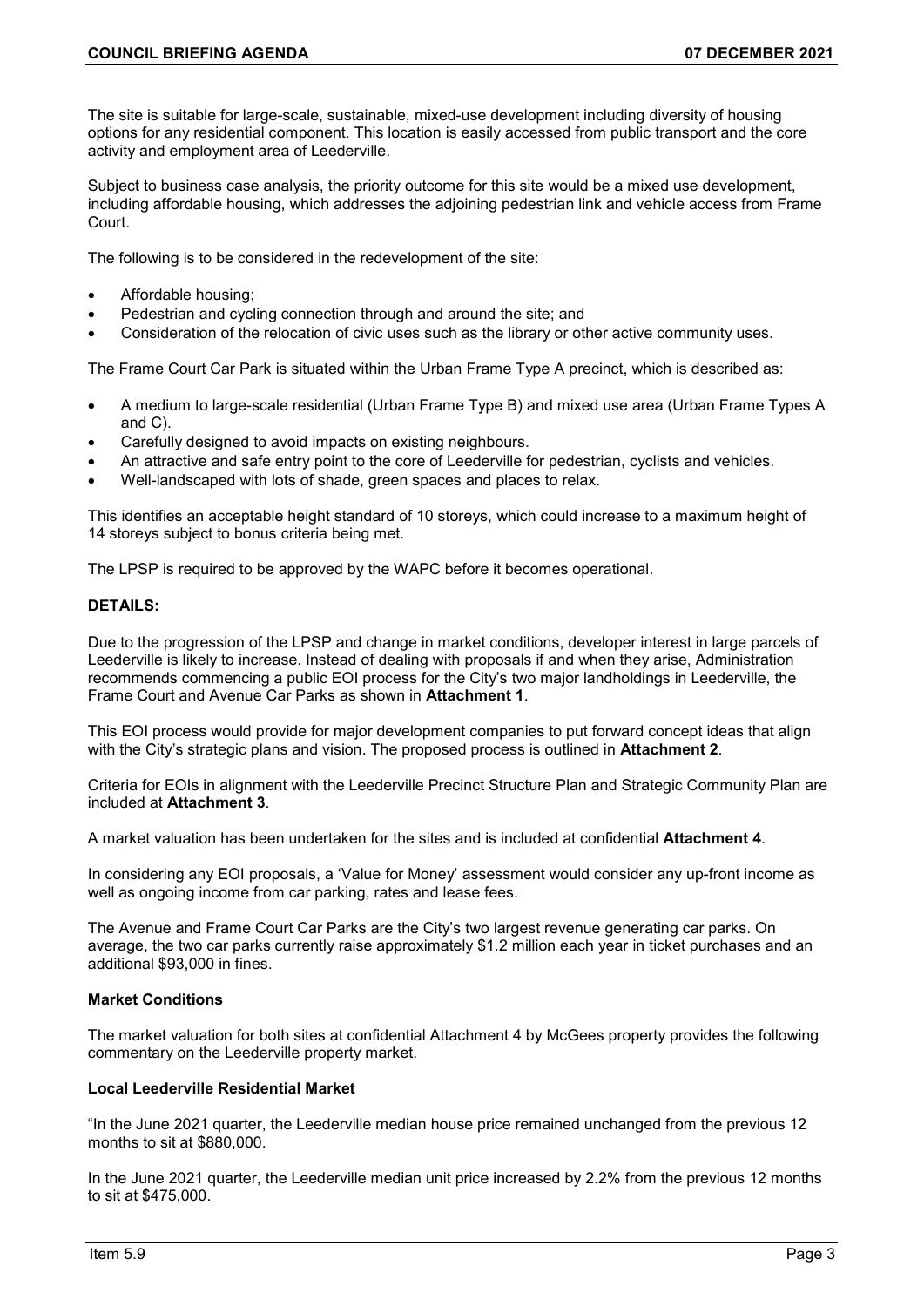As at September 2021, we would argue that the market for residential properties within the immediate suburb of Leederville was considered to be buoyant."

# **Suburban Commercial Land Market**

"The Perth suburban commercial land market plateaued in 2014 after a period of moderate growth, with the subdued market conditions having continued from 2015 to 2020.

The Perth suburban commercial land market in the current low interest rate and COVID-19 environment improved in the second half of 2020 and into 2021.

The Perth suburban commercial land market has been significantly impacted by the weak office and retail rental markets which have rendered various sites across the metropolitan area as unfeasible for commercial development.

Nevertheless, highly exposed sites in strategic locations mixed use sites continue to attract good interest.

Demand for commercial and mixed use zoned land within Leederville also improved in the second half of 2020 and into 2021."

## **CONSULTATION/ADVERTISING:**

The initial request for EOIs would be managed by an external property consultant as well as being advertised by way of:

- Notice on the City's website;
- Publication on the City's noticeboards;
- Publication in a Statewide newspaper; and
- Social media posts.

# **LEGAL/POLICY:**

Section 3.59 of the *Local Government Act 1995* sets out the requirements for a major land transaction. Before the City enters into a major land transaction, it is to have a business plan prepared and advertise that business plan pursuant to the requirements of the Act. During that time, submissions or entirely new proposals may be received.

The City has not commenced the process under s3.59.

If Council endorsed any of the short listed proposals from Stage 1 then the proponent(s) would be asked to prepare a business plan in accordance with the Act.

These plans would be presented to Council for consideration prior to advertising.

# **RISK MANAGEMENT IMPLICATIONS**

Low: It is low risk for Council to approve inviting EOI for its Leederville landholdings. The City has complete control over whether to continue or cease this process at any point.

#### **STRATEGIC IMPLICATIONS:**

This proposal is in keeping with the City's *Strategic Community Plan 2018-2028*:

Innovative and Accountable

*Our resources and assets are planned and managed in an efficient and sustainable manner.*

## **SUSTAINABILITY IMPLICATIONS:**

This does not contribute to any environmental sustainability outcomes. This action/activity is environmentally neutral.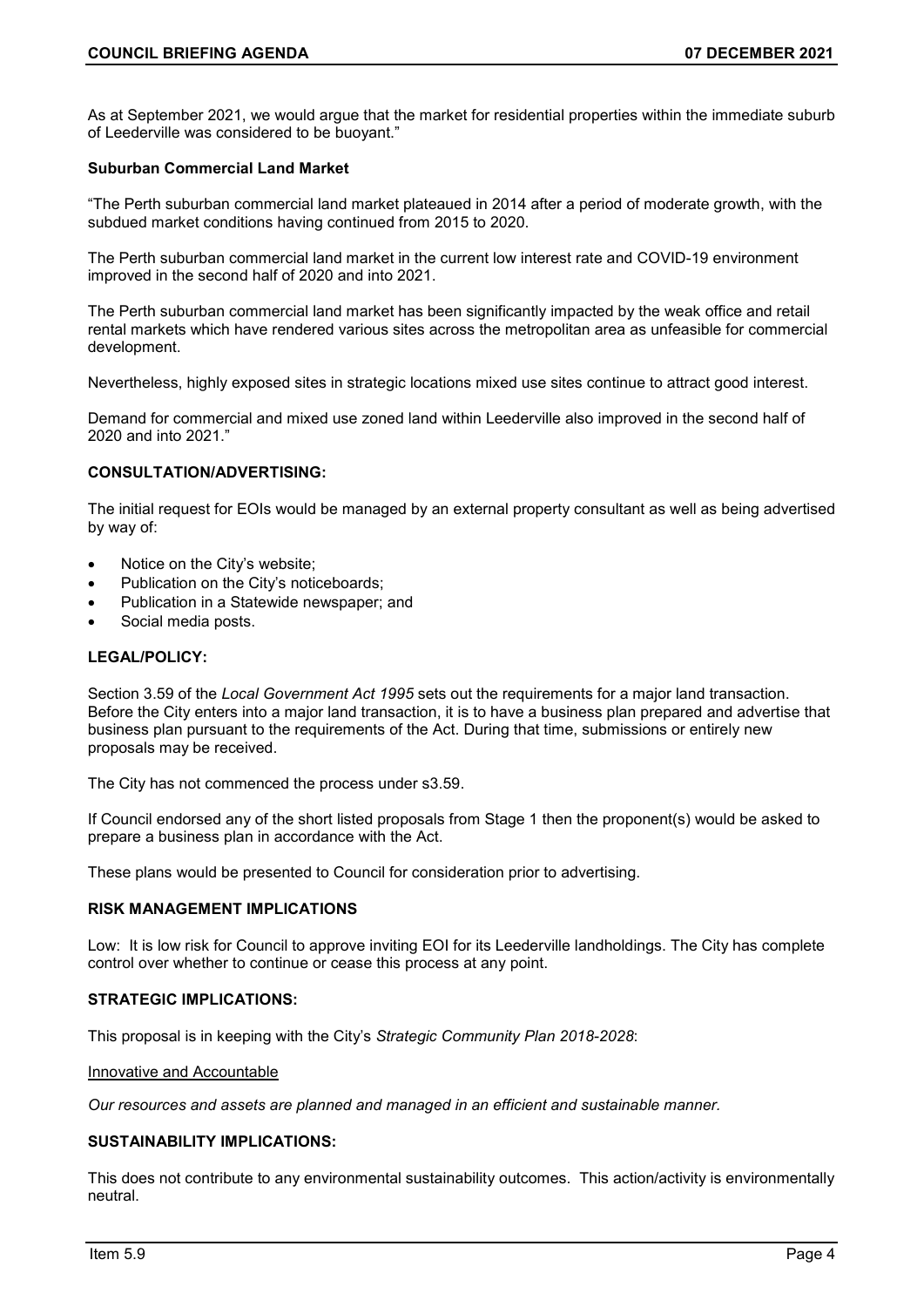Included in the criteria are references to environmental sustainability but, until they have been realised through a successful submission, they will not have any measurable effect.

# **PUBLIC HEALTH IMPLICATIONS:**

This does not contribute to any public health outcomes in the *City's Public Health Plan 2020-2025.* The criteria include public health outcomes such as alternative transport usage, however, these would not take effect unless they were delivered by a successful submitter.

## **FINANCIAL/BUDGET IMPLICATIONS:**

Administration would seek Council approval to meet the costs of engaging external property and commercial expertise to support the EOI process where these costs cannot be met within existing operational consultancy budgets.

Redevelopment concepts for these car park sites would have significant financial implications for the City and detailed analysis and assessment of any proposals would be provided to Council during the process outlined in **Attachment 2**.

The land valuation for these sites is contained in confidential **Attachment 4.**

### **COMMENTS:**

A benefit of opening up an EOI process would be to allow Council to determine the timing and staging of the development of the two car park sites – and to facilitate the construction of a multistorey carpark to meet the demands of the Town Centre.

It would allow the City to receive development concepts which would address key public realm and infrastructure issues (particularly transport, traffic and car parking) and ensure any preferred concepts were progressed in line with the Leederville Precinct Structure Plan.

This is the optimum time to commence an EOI process for several reasons:

- Council has now set the strategic objectives for both these sites in the recently endorsed Leederville Precinct Structure Plan;
- Extensive community engagement and consultation was undertaken through-out the development of LPSP including with the business community to confirm the redevelopment objectives for both sites;
- Local businesses are keen to see the construction of a multi-storey car park in Leederville;
- Council has provided strong support for high quality mixed use development through the endorsement of the Local Development Plan for 40 Frame Court adjacent to the Frame Court Car Park;
- The Avenue Car Park and Frame Court car park are at capacity particularly since the opening of the ABN building on Vincent Street;
- The residential property market in Leederville is buoyant;
- Demand for commercial and mixed use zoned land within Leederville improved in the second half of 2020 and into 2021 – and highly exposed mixed use sites in strategic locations continue to attract good interest; and
- We expect a high level of interest from experienced and reputable developers in these premium sites in the heart of the Leederville Town Centre, close to the CBD, and adjacent the Leederville train station and Mitchell freeway.

The cumulative impact of these reasons listed above are likely to elicit the highest quality proposals for these sites which provide the greatest benefits to the City and community in line with the Leederville Precinct Structure Plan.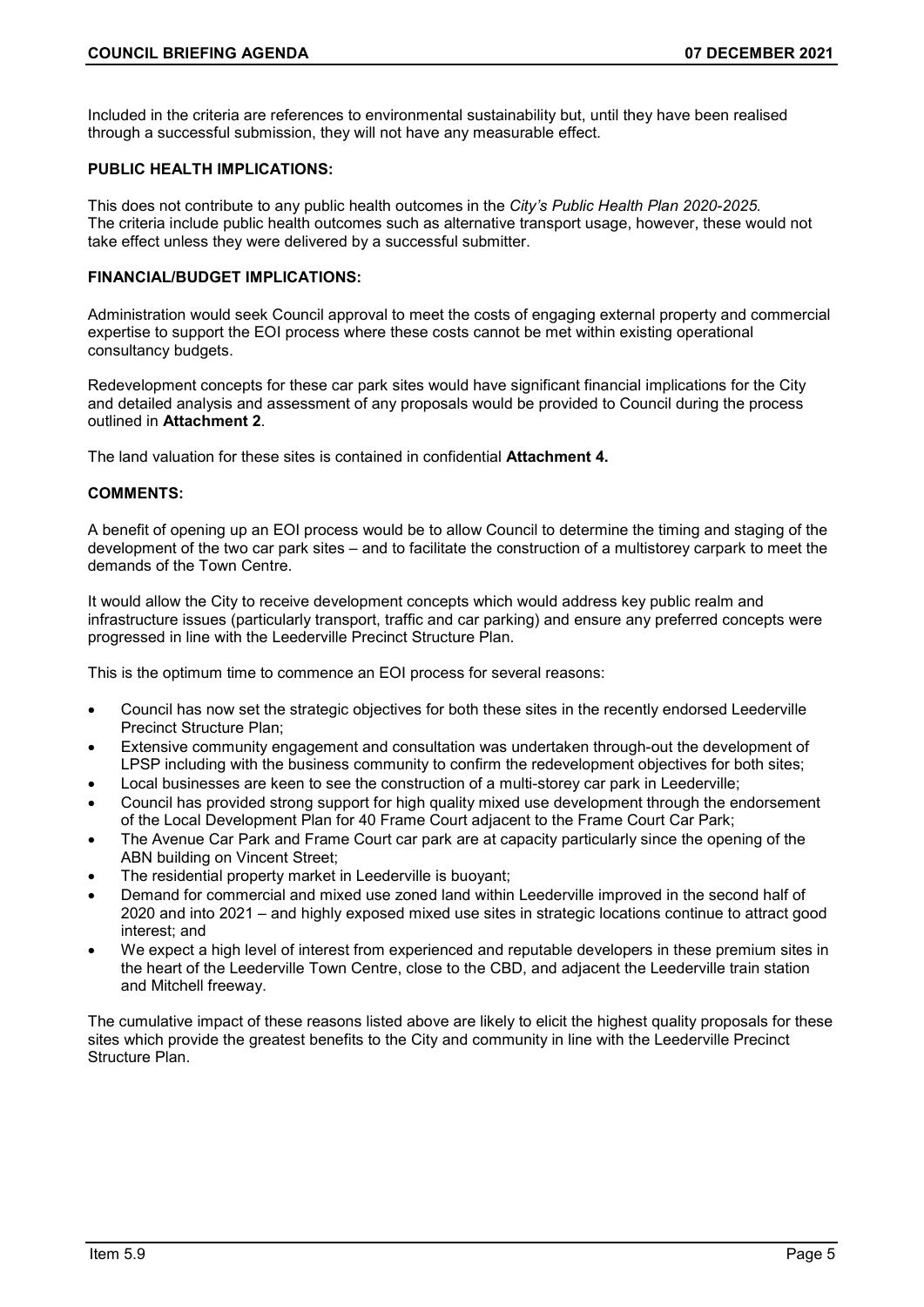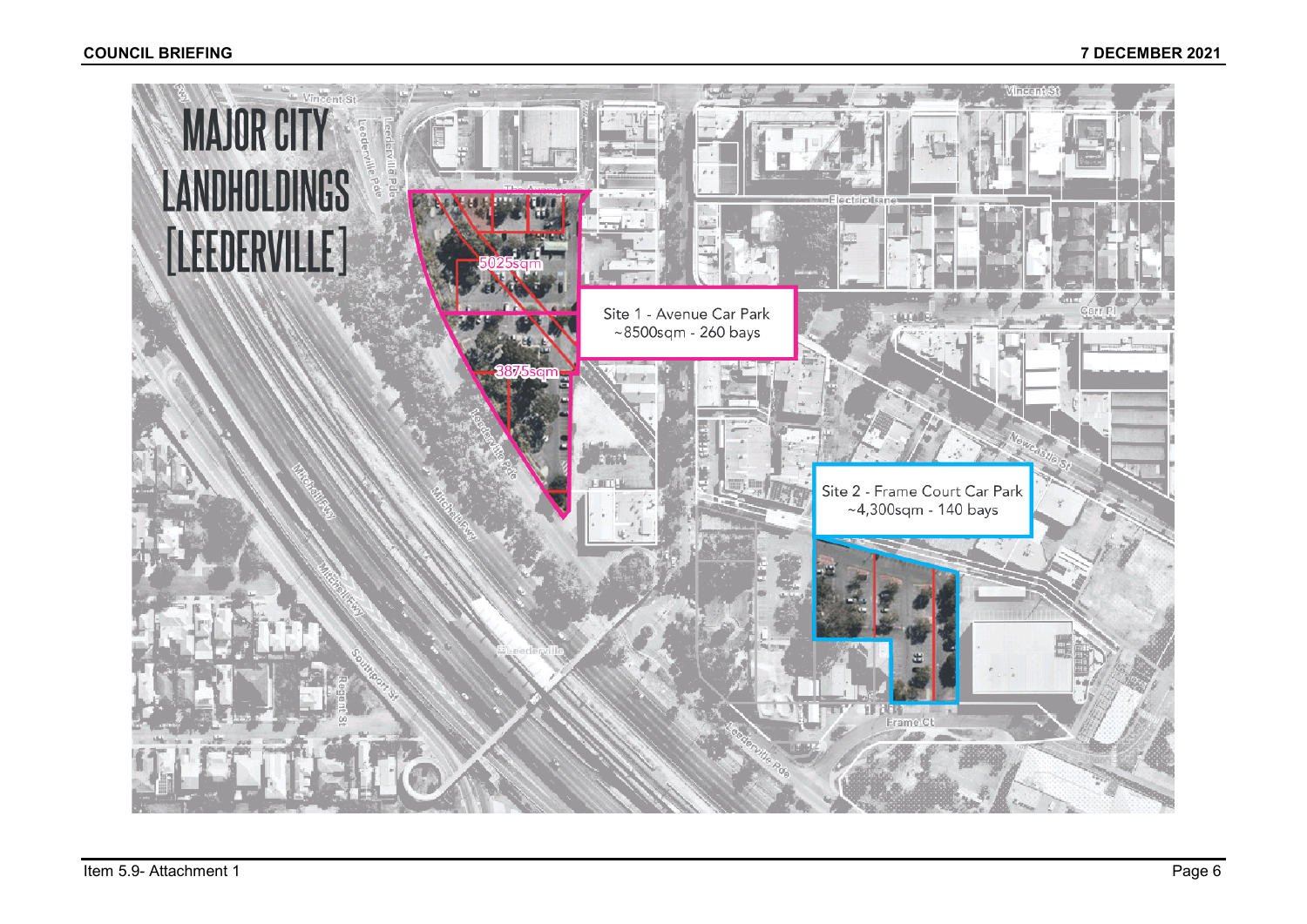